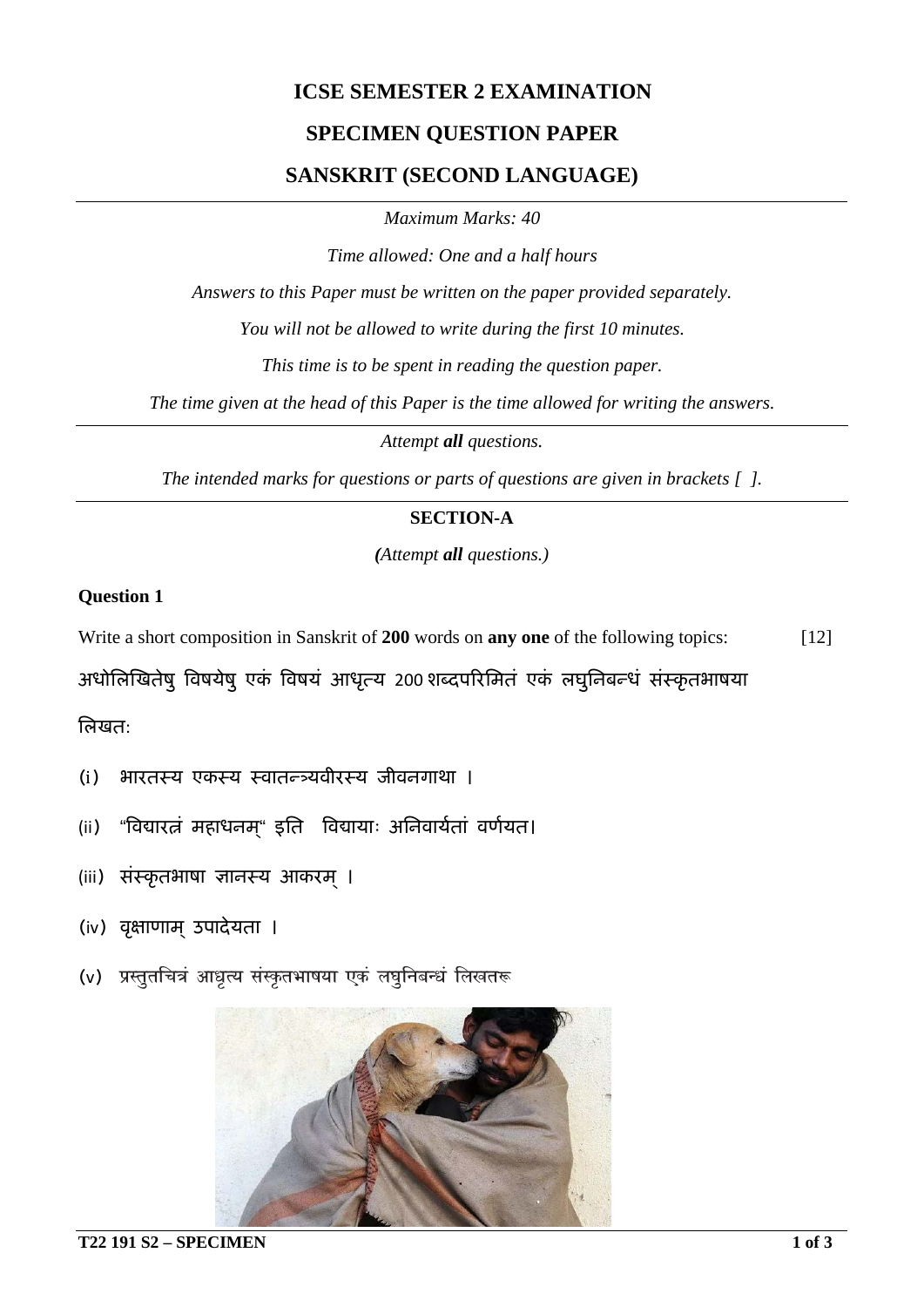#### **Question 2**

Write a letter in Sanskrit on **any one** of the following topics: [8]

अधोलिखितयोः विषययोः एकं विषयम आधृत्य संस्कृतभाषया पत्रं लिखत :-

(i) छा�ावासत: भवत: / भवत्याः पठन�वषयं

वर्णयित्वा पितरं प्रति पत्रं लिखत ।

(ii) भवतः /भवत्याः वासप्रदेशे स्वच्छतां संरक्षयितुं सूचयित्वा महानगरपालिकां प्रति पत्रं िलखत ।

### **SECTION B**

*(Attempt all questions.)*

# **संस्कृ तवाणी - 4 & 5**

### **Question 3**

| (i)   | हितोपदेशे विश्वबन्धृत्वविषये किं कथितम्?                                | $\lceil 2 \rceil$ |
|-------|-------------------------------------------------------------------------|-------------------|
|       | (ii) भारतं कस्मिन् उद्देशे निरतमस्ति?                                   |                   |
|       | भारतीयेषु का भावना दृढा अस्ति ?                                         | $\lceil 2 \rceil$ |
| (iii) | ्व्याधः अस्माकं रिपुः तम् अधः पातयत् इति वदन्तं शार्दूलं वृकः किमवदत् ? | $\lceil 3 \rceil$ |
|       | (iv) नरभक्षकाः किमर्थं स्वनायकस्य समीपं गतवन्तः ? किञ्च अपृच्छन् ?      | $\left[ 3\right]$ |

# **संस्कृ तवाणी -5**

## **Question 4**

- (i) जगत् सर्वं कीदृशमस्ति ? किं मा भवेत् च ? [2]
- (ii) काकस्य वणर्ः क: ?�पककाकयो: भेदः कदा ज्ञायते ? [2]